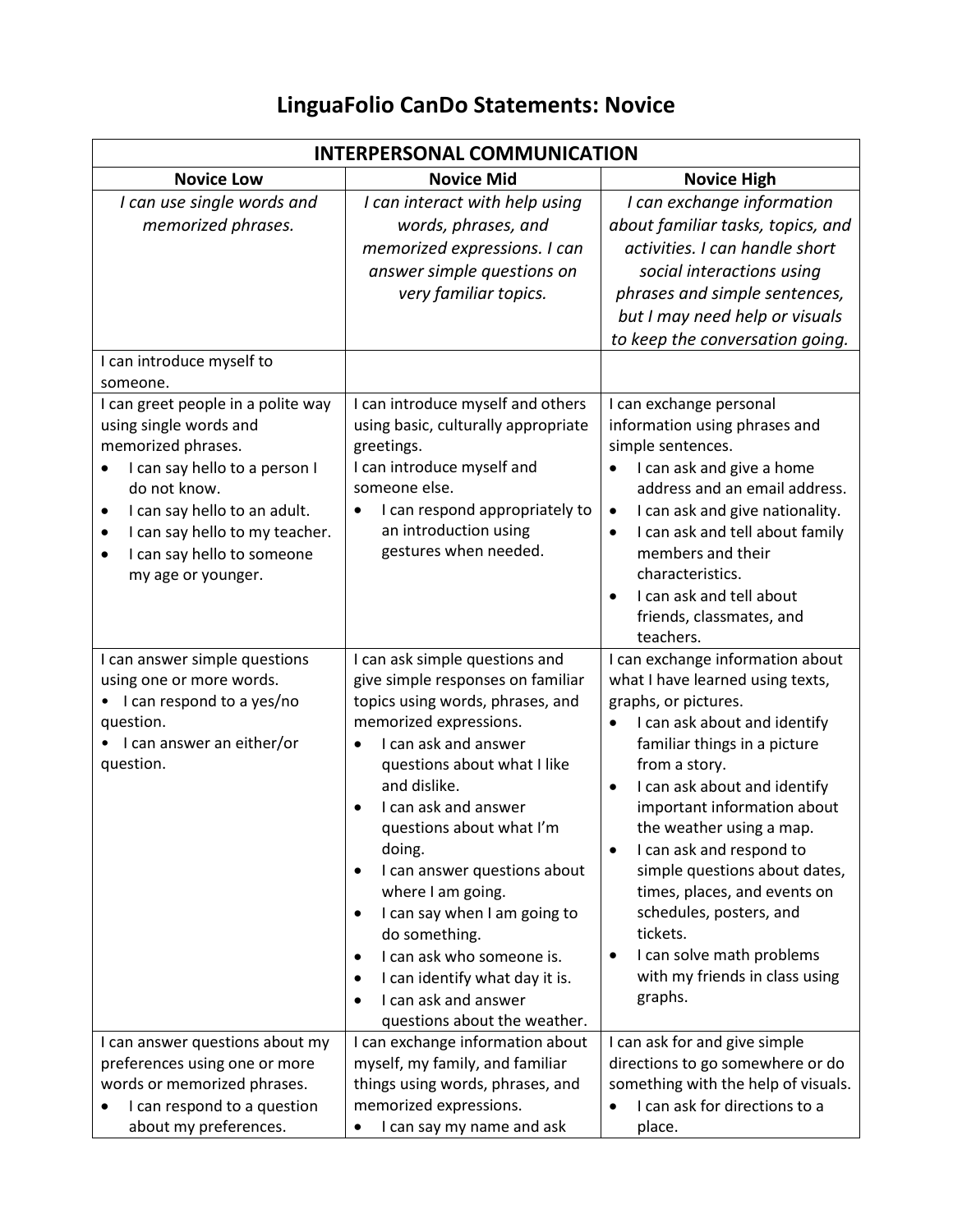| I can answer an either/or<br>question about my<br>preferences.                                                                                                                                                                                                                                                                                                                                                                                             | someone what his/her name<br>is.<br>I can identify the members of<br>$\bullet$<br>my family and ask someone<br>about his/her family with a<br>simple question.<br>I can exchange simple<br>$\bullet$<br>descriptions of what people<br>look like.<br>I can exchange simple<br>descriptions about<br>personality.                                                                                                   | I can tell someone how to get<br>$\bullet$<br>from one place to another,<br>such as go straight, turn left,<br>or turn right.<br>I can tell someone where<br>$\bullet$<br>something is located, such as<br>next to, across from, or in the<br>middle of.                                                                                                                                                                                                              |
|------------------------------------------------------------------------------------------------------------------------------------------------------------------------------------------------------------------------------------------------------------------------------------------------------------------------------------------------------------------------------------------------------------------------------------------------------------|--------------------------------------------------------------------------------------------------------------------------------------------------------------------------------------------------------------------------------------------------------------------------------------------------------------------------------------------------------------------------------------------------------------------|-----------------------------------------------------------------------------------------------------------------------------------------------------------------------------------------------------------------------------------------------------------------------------------------------------------------------------------------------------------------------------------------------------------------------------------------------------------------------|
| I can react to a statement using<br>one or more words or memorized<br>phrases.<br>I can express a positive<br>reaction, such as "Great!"<br>I can express a sympathetic<br>$\bullet$<br>reaction, such as "That's too<br>bad!"<br>I can express a negative<br>$\bullet$<br>reaction, such as "That's<br>horrible!"<br>I can express agreement with<br>$\bullet$<br>a reaction, such as "OK!"<br>I can express neutrality, such<br>$\bullet$<br>as "So-So." | I can understand and say<br>numbers in simple situations.<br>I can exchange information<br>$\bullet$<br>that requires counting, such<br>as playing a board game,<br>saying the score of a game, or<br>counting the number of<br>people or items.<br>I can ask and understand how<br>$\bullet$<br>much something costs.<br>I can ask and give the time,<br>$\bullet$<br>date, birth date, age, and<br>phone number. | I can exchange information with<br>other people about what to do,<br>where to go, and when to meet.<br>I can accept or reject an<br>$\bullet$<br>invitation to do something or<br>go somewhere.<br>I can invite and make plans<br>$\bullet$<br>with someone to do<br>something or go somewhere.<br>I can exchange information<br>$\bullet$<br>about where to go, such as to<br>the store, the movie theatre, a<br>concert, a restaurant, the lab,<br>or when to meet. |
|                                                                                                                                                                                                                                                                                                                                                                                                                                                            | I can exchange information about<br>something I have learned using<br>memorized words and phrases.<br>I can talk with someone about<br>something I learned in school.<br>I can talk with someone about<br>$\bullet$<br>community events.                                                                                                                                                                           | I can interact with others using<br>simple language in everyday<br>situations.<br>I can order a meal.<br>I can make a purchase.<br>$\bullet$<br>I can buy a ticket.<br>$\bullet$                                                                                                                                                                                                                                                                                      |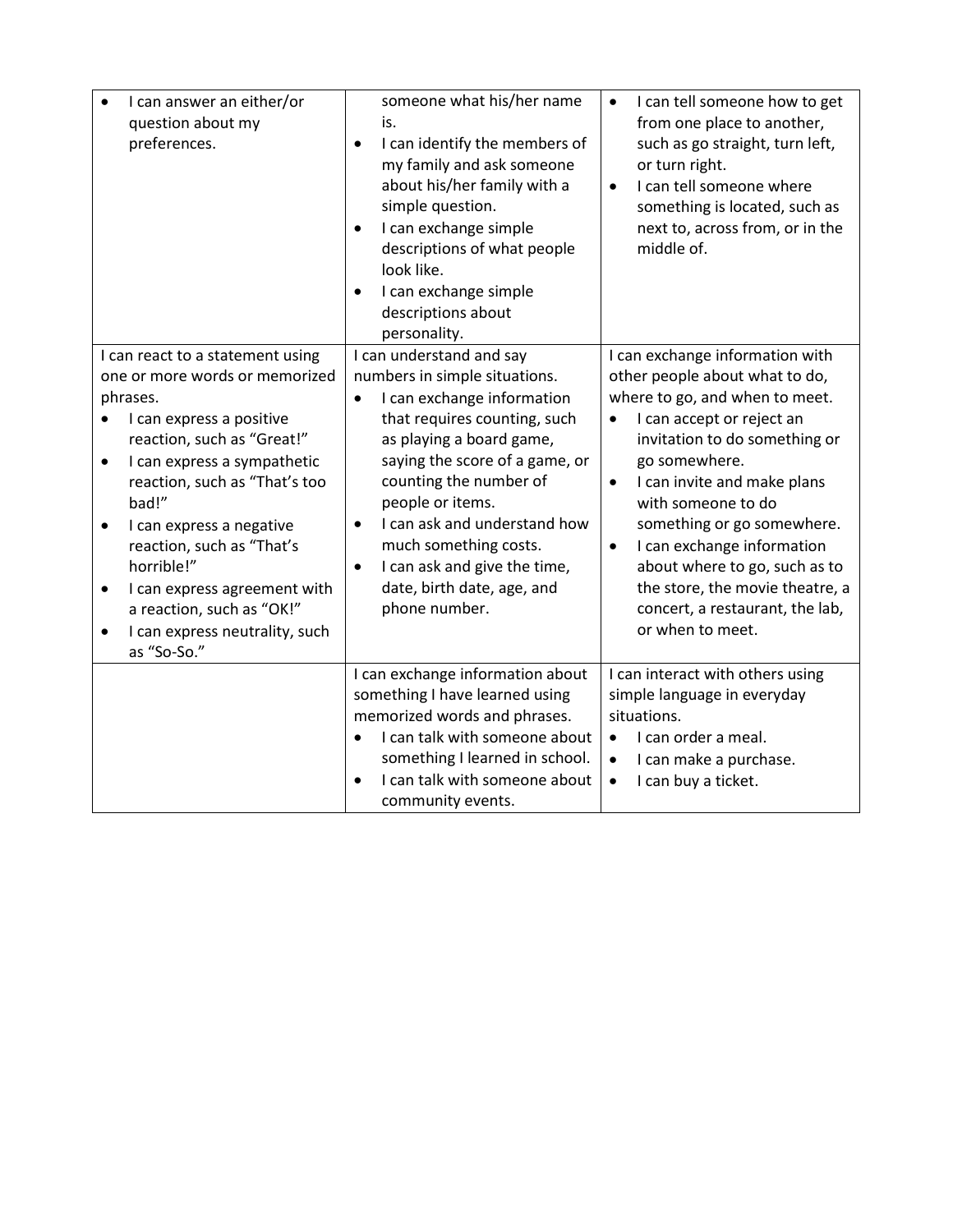| <b>INTERPRETIVE LISTENING</b>                                                                                                                                                                                                     |                                                                                                                                                                                                                                                                                                                                                                                                                                                         |                                                                                                                                                                                                                                                                                                                                                                                                                                                                                                                                                        |  |
|-----------------------------------------------------------------------------------------------------------------------------------------------------------------------------------------------------------------------------------|---------------------------------------------------------------------------------------------------------------------------------------------------------------------------------------------------------------------------------------------------------------------------------------------------------------------------------------------------------------------------------------------------------------------------------------------------------|--------------------------------------------------------------------------------------------------------------------------------------------------------------------------------------------------------------------------------------------------------------------------------------------------------------------------------------------------------------------------------------------------------------------------------------------------------------------------------------------------------------------------------------------------------|--|
| <b>Novice Low</b>                                                                                                                                                                                                                 | <b>Novice Mid</b>                                                                                                                                                                                                                                                                                                                                                                                                                                       | <b>Novice High</b>                                                                                                                                                                                                                                                                                                                                                                                                                                                                                                                                     |  |
| I can understand a few<br>familiar words. I can<br>understand some words that<br>are similar to those in my own<br>language.<br>I can understand some<br>commonly used words and<br>expressions, such as please and<br>thank you. | I can understand some<br>everyday words, phrases, and<br>questions about me, my<br>personal experiences, and my<br>surroundings, when people<br>speak slowly and clearly or<br>there is repetition.<br>I can understand simple words<br>and phrases about daily activities.<br>I can understand when<br>$\bullet$<br>someone describes his/her<br>school schedule.<br>I can understand when<br>$\bullet$<br>someone describes his/her<br>daily routine. | I can understand some ideas on<br>familiar topics containing<br>phrases, simple sentences, and<br>frequently used expressions. I<br>can understand the main point<br>in short conversations,<br>messages, and announcements.<br>I can understand some short<br>conversations or descriptions.<br>I can understand short<br>$\bullet$<br>conversations about<br>hobbies and sports.<br>I can understand<br>$\bullet$<br>conversations related to<br>daily life and routine.<br>I can understand short<br>$\bullet$<br>descriptions of people I<br>know. |  |
| I can understand basic<br>information, such as days of the<br>week, months of the year,<br>numbers, times, and dates.                                                                                                             | I can understand some words and<br>phrases in simple messages and<br>announcements in a familiar<br>setting.<br>I can understand a short<br>audio announcement relating<br>the time and place of a movie<br>or sporting event.<br>I can understand a short<br>$\bullet$<br>announcement relating a<br>change in my school or work<br>schedule.                                                                                                          | I can understand some short,<br>simple messages and<br>announcements on familiar topics.<br>I can understand an<br>$\bullet$<br>announcement on the school<br>intercom related to school<br>activities.<br>I can understand a phone<br>$\bullet$<br>message, such as when and<br>where to meet a friend.<br>I can understand when and<br>$\bullet$<br>where an event will take place,<br>such as a concert or sporting<br>event.<br>I can understand a radio<br>$\bullet$<br>advertisement for products I<br>know.                                     |  |
| I can understand names of<br>objects in my immediate<br>environment, such as words for<br>familiar objects found in<br>classrooms, offices, or homes.                                                                             | I can understand some simple<br>questions on familiar topics.<br>I can understand when asked<br>how old I am, what my name<br>is, and where I live.<br>I can understand when<br>$\bullet$<br>someone asks me which<br>sports I play, which hobbies I<br>have, or what I like to do in<br>my free time.                                                                                                                                                  | I can understand most directions<br>or instructions in a familiar setting<br>when expressed in short<br>conversations.<br>I can follow directions when a<br>$\bullet$<br>map is provided.<br>I can follow classroom<br>$\bullet$<br>instructions without<br>repetition.                                                                                                                                                                                                                                                                                |  |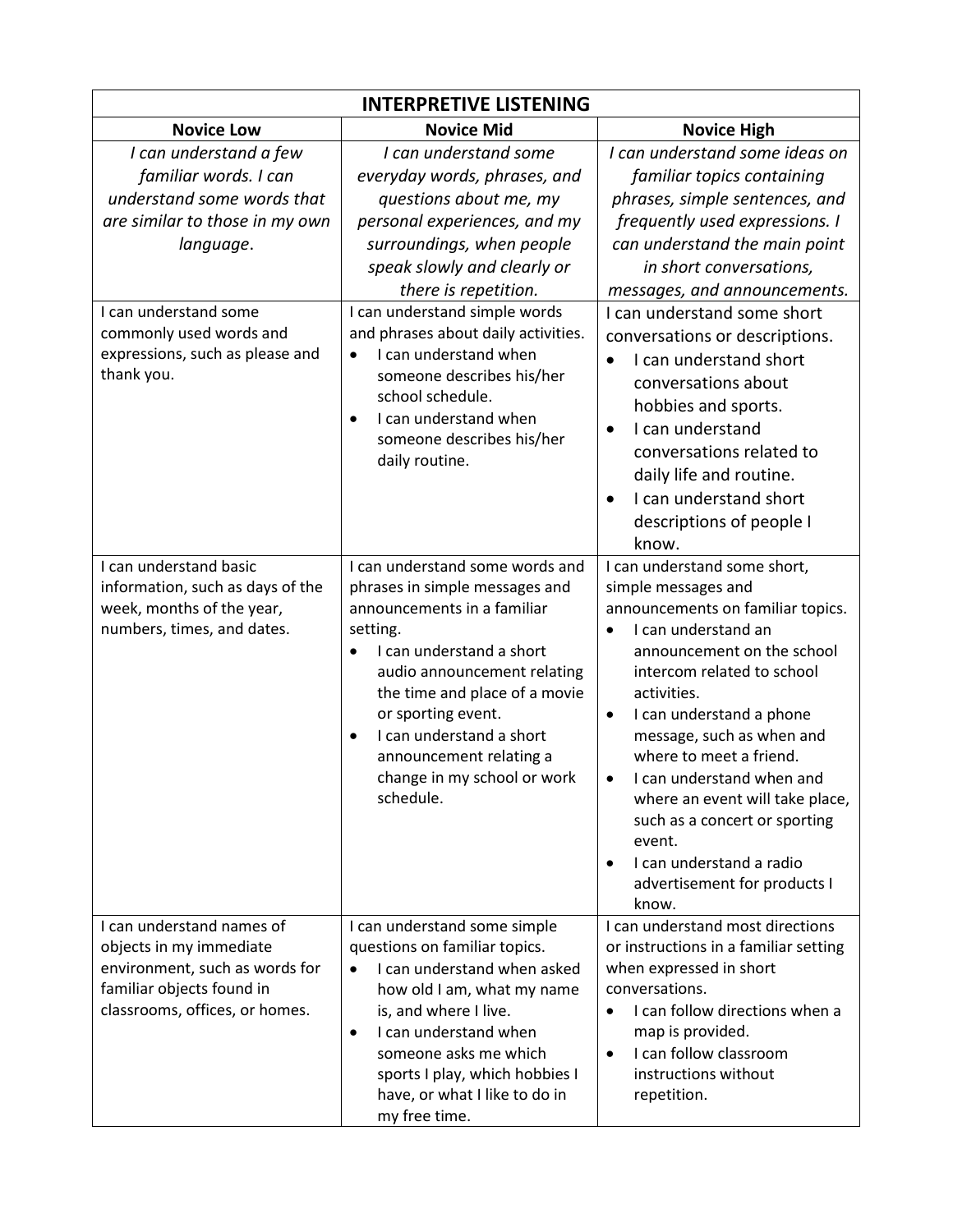| I can understand the difference | I can follow some multi-step                 | I can understand simple stories.             |
|---------------------------------|----------------------------------------------|----------------------------------------------|
| between a question and a        | directions or instructions,                  | I can understand familiar                    |
| statement.                      | especially when people use                   | stories that follow a logical                |
|                                 | gestures or there is repetition.             | order.                                       |
|                                 | I can understand classroom                   | I can understand a simple story<br>$\bullet$ |
|                                 | instructions when people use                 | acted out with props and                     |
|                                 | gestures or repetition.                      | gestures.                                    |
|                                 | I can follow simple directions<br>$\bullet$  |                                              |
|                                 | to a location, when people                   |                                              |
|                                 | speak slowly and clearly.                    |                                              |
|                                 | I can follow instructions, such<br>$\bullet$ |                                              |
|                                 | as those for baking a cake,                  |                                              |
|                                 | drawing a picture, or playing a              |                                              |
|                                 | game, when I am doing this                   |                                              |
|                                 | step-by-step with opportunity                |                                              |
|                                 | to ask for repetition.                       |                                              |
| I can follow a one-step         | I can understand some of what                |                                              |
| instruction, especially when    | people say in a conversation                 |                                              |
| people use gestures.            | when they are talking about                  |                                              |
|                                 | familiar things.                             |                                              |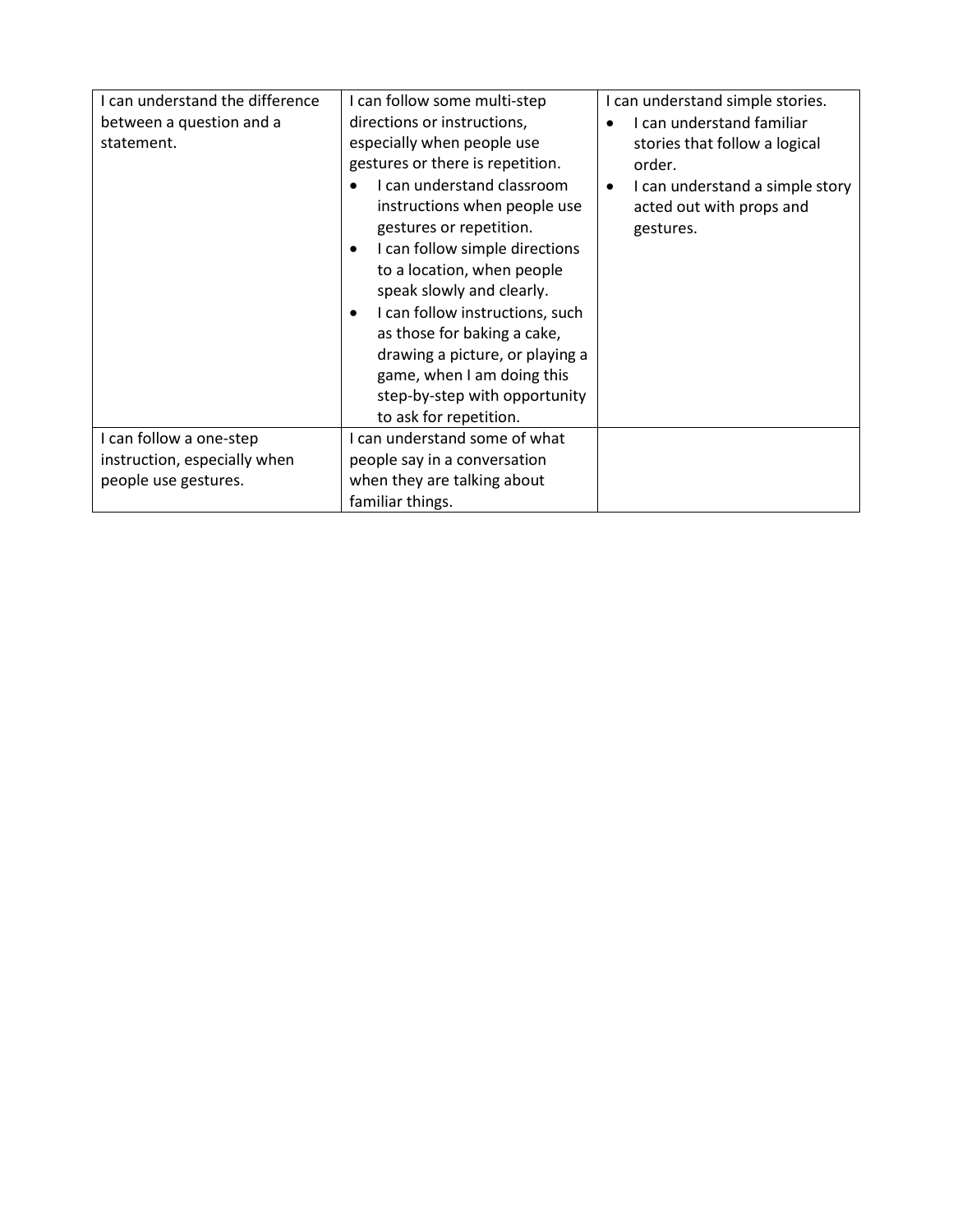| <b>INTERPRETIVE READING</b>                                                                                                                                                                                                                                                                                                                                                                                                           |                                                                                                                                                                                                                                                                                                                                                                      |                                                                                                                                                                                                                                                                                                      |  |
|---------------------------------------------------------------------------------------------------------------------------------------------------------------------------------------------------------------------------------------------------------------------------------------------------------------------------------------------------------------------------------------------------------------------------------------|----------------------------------------------------------------------------------------------------------------------------------------------------------------------------------------------------------------------------------------------------------------------------------------------------------------------------------------------------------------------|------------------------------------------------------------------------------------------------------------------------------------------------------------------------------------------------------------------------------------------------------------------------------------------------------|--|
| <b>Novice Low</b>                                                                                                                                                                                                                                                                                                                                                                                                                     | <b>Novice Mid</b>                                                                                                                                                                                                                                                                                                                                                    | <b>Novice High</b>                                                                                                                                                                                                                                                                                   |  |
| I can identify some words,<br>phrases, or characters,<br>especially those that are similar<br>to words in my own language.                                                                                                                                                                                                                                                                                                            | I can understand familiar<br>words, phrases, and simple<br>sentences.                                                                                                                                                                                                                                                                                                | I can understand the main ideas<br>in simple texts that contain<br>familiar vocabulary.                                                                                                                                                                                                              |  |
| I can connect some characters or<br>letters to their sounds.<br>I can point to the letter when I<br>hear the sound.                                                                                                                                                                                                                                                                                                                   | I can read simple information on<br>familiar topics.<br>I can read about a family.<br>I can read about food.<br>$\bullet$<br>I can understand simple<br>$\bullet$<br>written messages in the<br>classroom or workplace.<br>I can follow simple written<br>$\bullet$<br>directions.                                                                                   | I can understand information I<br>need on familiar topics.<br>I can understand information<br>from advertisements,<br>brochures, lists, menus, or<br>schedules.<br>I can understand personal<br>notes, emails, or postcards.                                                                         |  |
| I can connect some words,<br>phrases, or characters to their<br>meanings.<br>I can recognize a character<br>when someone says the word<br>or shows a picture.<br>I can recognize some place<br>٠<br>names.<br>I can recognize some product<br>٠<br>names.<br>I can recognize a menu or<br>$\bullet$<br>birthday card from its context.                                                                                                | I can understand short, simple<br>descriptions, especially if there<br>are pictures or graphs.<br>I can understand written<br>descriptions about people,<br>places, or things.<br>I can understand written<br>$\bullet$<br>descriptions about things I<br>have learned.                                                                                              | I can understand everyday notices<br>in public places.<br>I can follow directions and<br>instructions, such as those for<br>using public transportation,<br>making telephone calls, or<br>locating parking.<br>I can understand words and<br>phrases that are on common<br>public information signs. |  |
| I can recognize words, phrases,<br>and characters with help from<br>visuals.<br>I can identify family member<br>words from a family tree.<br>I can identify words or phrases<br>٠<br>from actions I see people do.<br>I can recognize enter and exit<br>٠<br>signs.<br>I can identify months on<br>٠<br>calendars.<br>I can identify objects in a<br>٠<br>labeled classroom.<br>I can identify holidays placed<br>٠<br>on a calendar. | I can recognize words on a list on<br>familiar topics.<br>I can identify tasks on a to-<br>do list.<br>I can identify items on a<br>$\bullet$<br>shopping list.<br>I can identify movies or TV<br>$\bullet$<br>programs on a list.<br>I can understand lists related<br>$\bullet$<br>to academic subjects, such<br>as planets, countries, or<br>musical instruments. | I can identify some detailed<br>information needed on forms.<br>I can understand school<br>registration forms.<br>I can understand information<br>asked for on an international<br>student identification card.<br>I can understand what is<br>$\bullet$<br>needed on a hotel registration<br>form.  |  |
| I can follow along on the page<br>when something familiar is read<br>out loud.                                                                                                                                                                                                                                                                                                                                                        | I can recognize familiar names,<br>words, characters, and some<br>phrases in everyday situations.<br>I can identify words related<br>to school.                                                                                                                                                                                                                      | I can follow short, written<br>instructions and directions<br>supported by visuals.<br>I can use an ATM machine.<br>I can purchase stamps from a                                                                                                                                                     |  |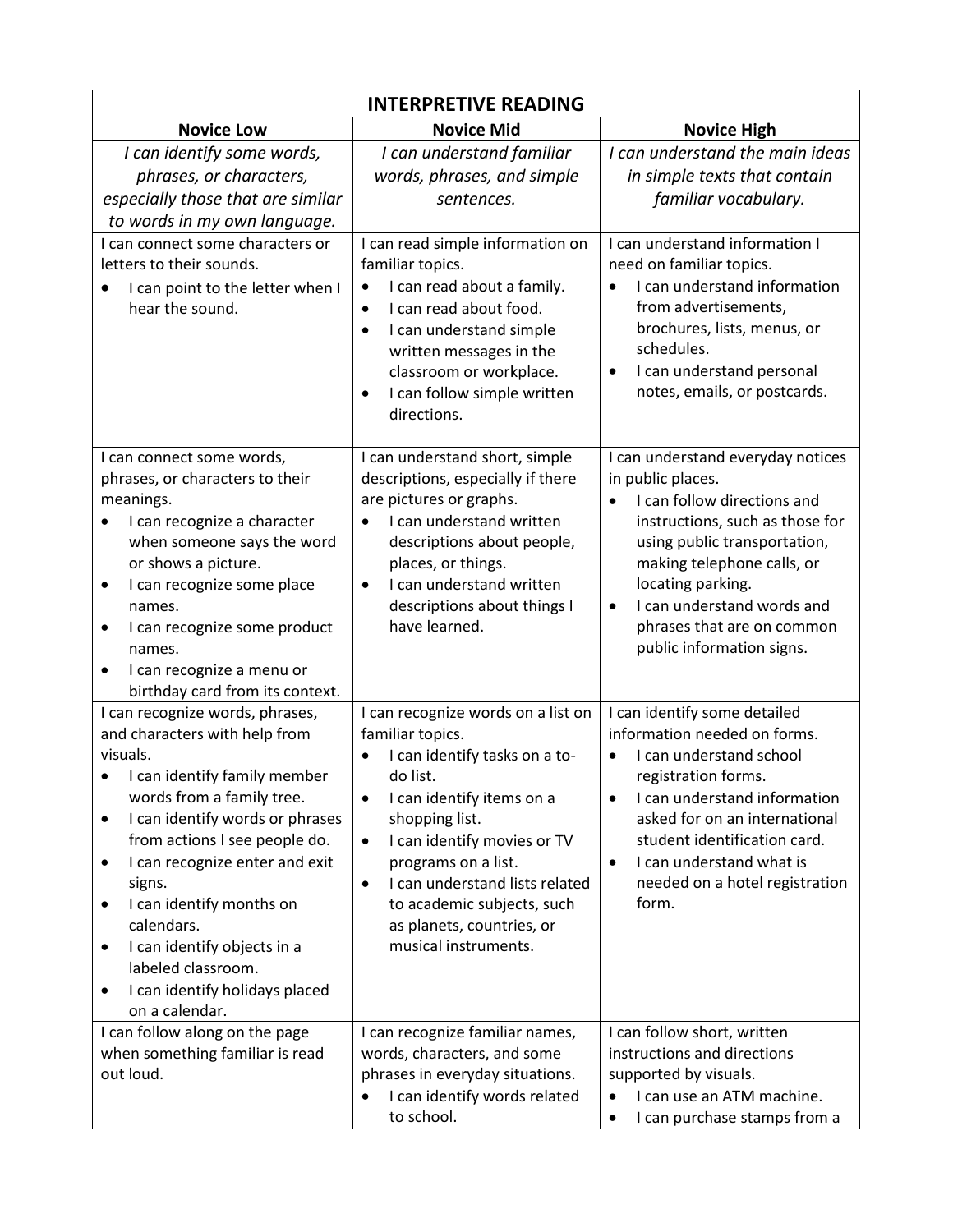| I can identify words related<br>$\bullet$<br>to home.<br>I can identify words related<br>$\bullet$<br>to people.<br>I can identify words related<br>$\bullet$<br>to culture.<br>I can identify words related<br>$\bullet$<br>to work.                                                                                                                                                                          | machine.<br>I can make an online purchase.<br>$\bullet$                                                                                                                                                                                                                                                                                                                                                                                                                                                                                                                                                                                                                                    |
|----------------------------------------------------------------------------------------------------------------------------------------------------------------------------------------------------------------------------------------------------------------------------------------------------------------------------------------------------------------------------------------------------------------|--------------------------------------------------------------------------------------------------------------------------------------------------------------------------------------------------------------------------------------------------------------------------------------------------------------------------------------------------------------------------------------------------------------------------------------------------------------------------------------------------------------------------------------------------------------------------------------------------------------------------------------------------------------------------------------------|
| I can understand the purpose of<br>simple reading materials.<br>I can recognize<br>advertisements, brochures,<br>menu lists, schedules,<br>greeting cards, or business<br>cards.<br>I can distinguish a birthday<br>$\bullet$<br>card from a thank-you card.<br>I can identify destinations<br>$\bullet$<br>and major attractions in<br>travel brochures.<br>I can locate places on city<br>$\bullet$<br>maps. | I can understand some ideas and<br>some details on familiar topics in<br>texts that I have read, especially<br>when supported by visuals.<br>I can read comics and follow<br>$\bullet$<br>the story line.<br>I can understand short<br>$\bullet$<br>descriptions or reviews in TV<br>or entertainment guides.<br>I can read parts of the<br>$\bullet$<br>newspaper related to my<br>interest and identify some<br>ideas.<br>I can interpret a train<br>$\bullet$<br>schedule.<br>I can locate and understand<br>Internet sites related to my<br>interest and identify some<br>ideas.<br>I can interpret a population<br>٠<br>graph.<br>I can interpret a history<br>$\bullet$<br>timeline. |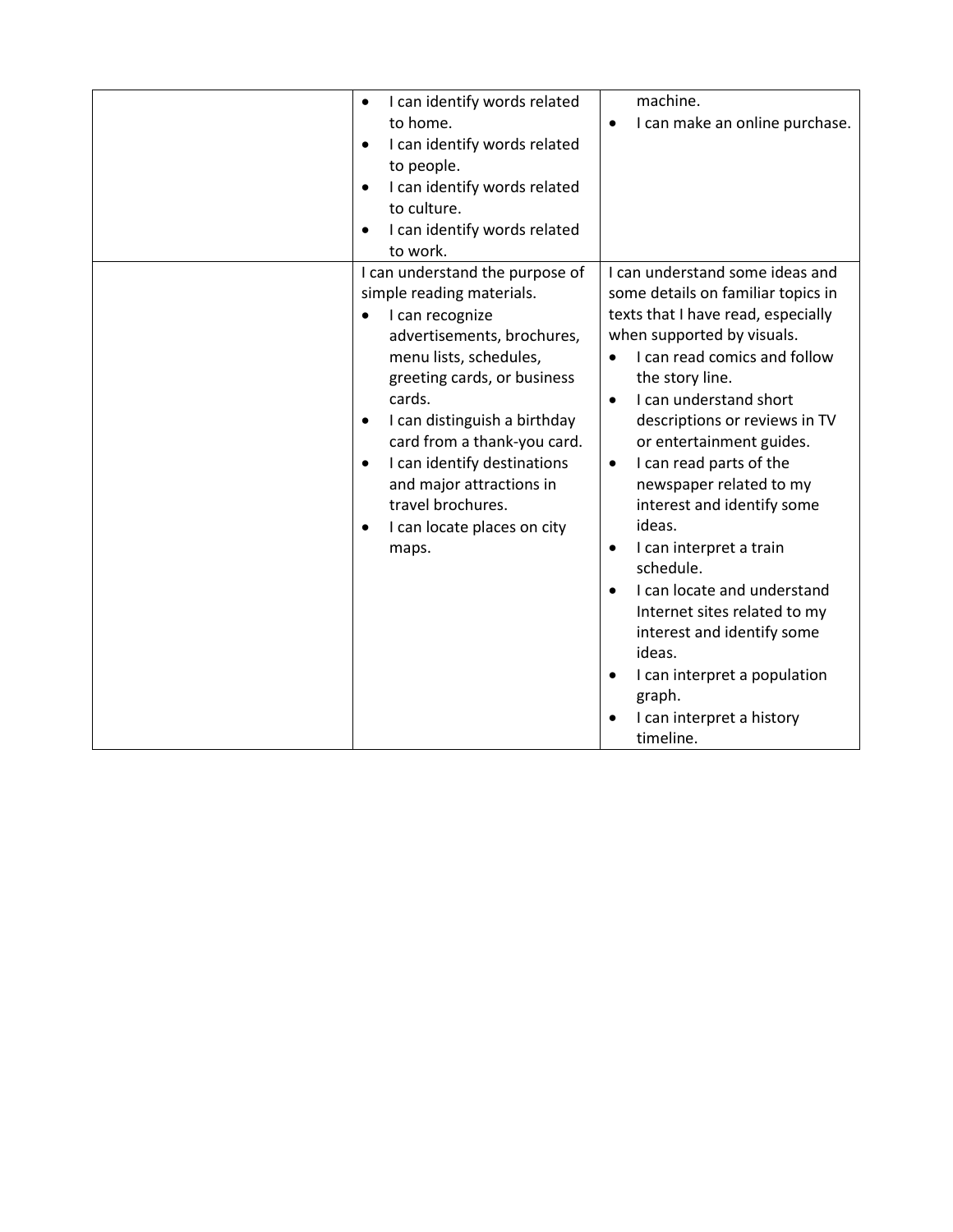| PRESENTATIONAL SPEAKING                                                                                                                                                                    |                                                                                                                                                                                                                                                                                                                                               |                                                                                                                                                                                                                                                                               |  |
|--------------------------------------------------------------------------------------------------------------------------------------------------------------------------------------------|-----------------------------------------------------------------------------------------------------------------------------------------------------------------------------------------------------------------------------------------------------------------------------------------------------------------------------------------------|-------------------------------------------------------------------------------------------------------------------------------------------------------------------------------------------------------------------------------------------------------------------------------|--|
| <b>Novice Low</b>                                                                                                                                                                          | <b>Novice Mid</b>                                                                                                                                                                                                                                                                                                                             | <b>Novice High</b>                                                                                                                                                                                                                                                            |  |
| I can provide information about<br>myself and my immediate<br>surroundings using single<br>words or memorized phrases.                                                                     | I can provide information about<br>myself and my immediate<br>surroundings using words,<br>phrases, and memorized                                                                                                                                                                                                                             | I can provide basic information<br>on familiar topics using<br>phrases and simple sentences.                                                                                                                                                                                  |  |
| I can imitate the sounds and<br>words that I hear.                                                                                                                                         | expressions.<br>I can present personal<br>information about myself and<br>others using words and phrases.<br>I can state my name, age, and<br>where I am from.<br>I can give my phone number,<br>$\bullet$<br>home address, and email<br>address.<br>I can describe my physical<br>$\bullet$<br>appearance.<br>I can describe my personality. | I can describe aspects of my daily<br>life using phrases and simple<br>sentences.<br>I can describe my family and<br>$\bullet$<br>friends.<br>I can describe my school.<br>$\bullet$<br>I can talk about myself.<br>$\bullet$<br>I can talk about my work.                    |  |
| I can say the names of familiar<br>people, places, and objects in<br>pictures and posters using single<br>words or memorized phrases.<br>I can name a cultural symbol<br>or person.        | I can express my likes and dislikes<br>using words, phrases, and<br>memorized expressions.<br>I can express which sports I<br>٠<br>like and don't like.<br>I can express my favorite free-<br>$\bullet$<br>time activities and those I<br>don't like.<br>I can state my favorite foods<br>$\bullet$<br>and drinks and those I don't<br>like.  | I can describe a familiar<br>experience or event in simple<br>terms using phrases and simple<br>sentences.<br>I can describe what I do<br>during the weekend.<br>I can describe what happens<br>$\bullet$<br>at a sports event.<br>I can describe an experiment.<br>$\bullet$ |  |
| I can introduce myself.                                                                                                                                                                    | I can list my daily activities using<br>words, phrases, and memorized<br>expressions.<br>I can identify my classes and<br>$\bullet$<br>when they occur.<br>I can state activities and times<br>$\bullet$<br>in my daily schedule.                                                                                                             | I can present information about<br>others using phrases and simple<br>sentences.<br>I can talk about others' likes<br>and dislikes.<br>I can talk about others' free-<br>$\bullet$<br>time activities.<br>I can give biographical<br>$\bullet$<br>information about others.   |  |
| I can say short memorized<br>phrases, parts of poems, and<br>rhymes.<br>I can sing a short song.<br>I can recite a nursery rhyme.<br>٠<br>I can recite a simple poem<br>٠<br>about myself. | I can present simple information<br>about something I learned using<br>words, phrases, and memorized<br>expressions.<br>I can present cultural<br>$\bullet$<br>expressions connected with<br>holiday celebrations based on<br>pictures or photos.<br>I can identify the main cities<br>$\bullet$<br>of a specific country.                    | I can give basic instructions on<br>how to make or do something<br>using phrases and simple<br>sentences.<br>I can tell how to prepare<br>$\bullet$<br>something simple to eat.<br>I can give simple directions to<br>$\bullet$<br>a location.                                |  |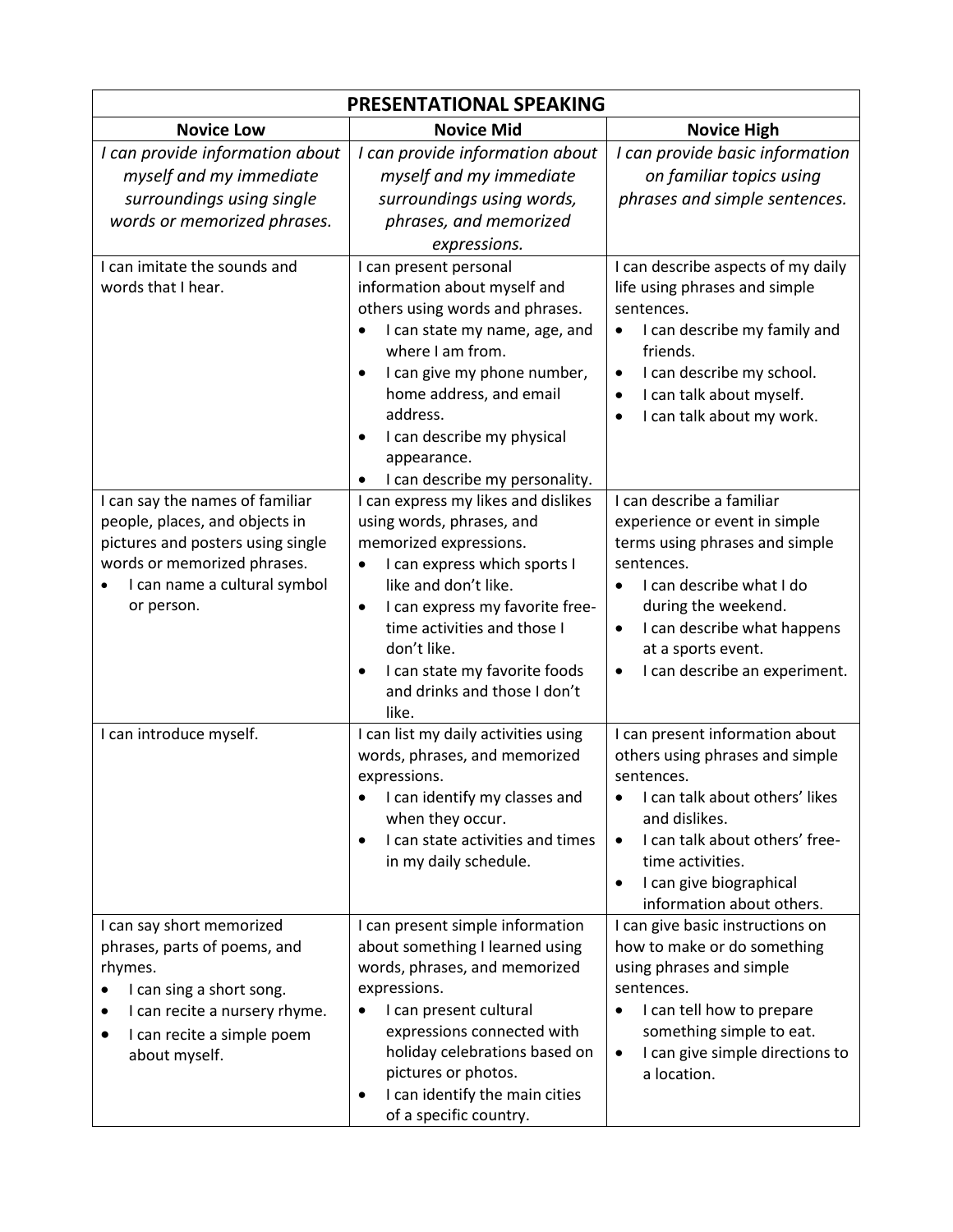|                                                                      | I can identify animals, foods,<br>$\bullet$<br>historical figures, or sports<br>based on pictures or photos. |                                                                                                                                                                                                                                                                                |
|----------------------------------------------------------------------|--------------------------------------------------------------------------------------------------------------|--------------------------------------------------------------------------------------------------------------------------------------------------------------------------------------------------------------------------------------------------------------------------------|
| I can use an appropriate<br>introduction to begin a<br>presentation. |                                                                                                              | I can present basic information<br>about things I have learned using<br>phrases and simple sentences.<br>I can present on cultural<br>information based on<br>pictures or photos.<br>I can present about<br>$\bullet$<br>something I learned at school<br>or in the community. |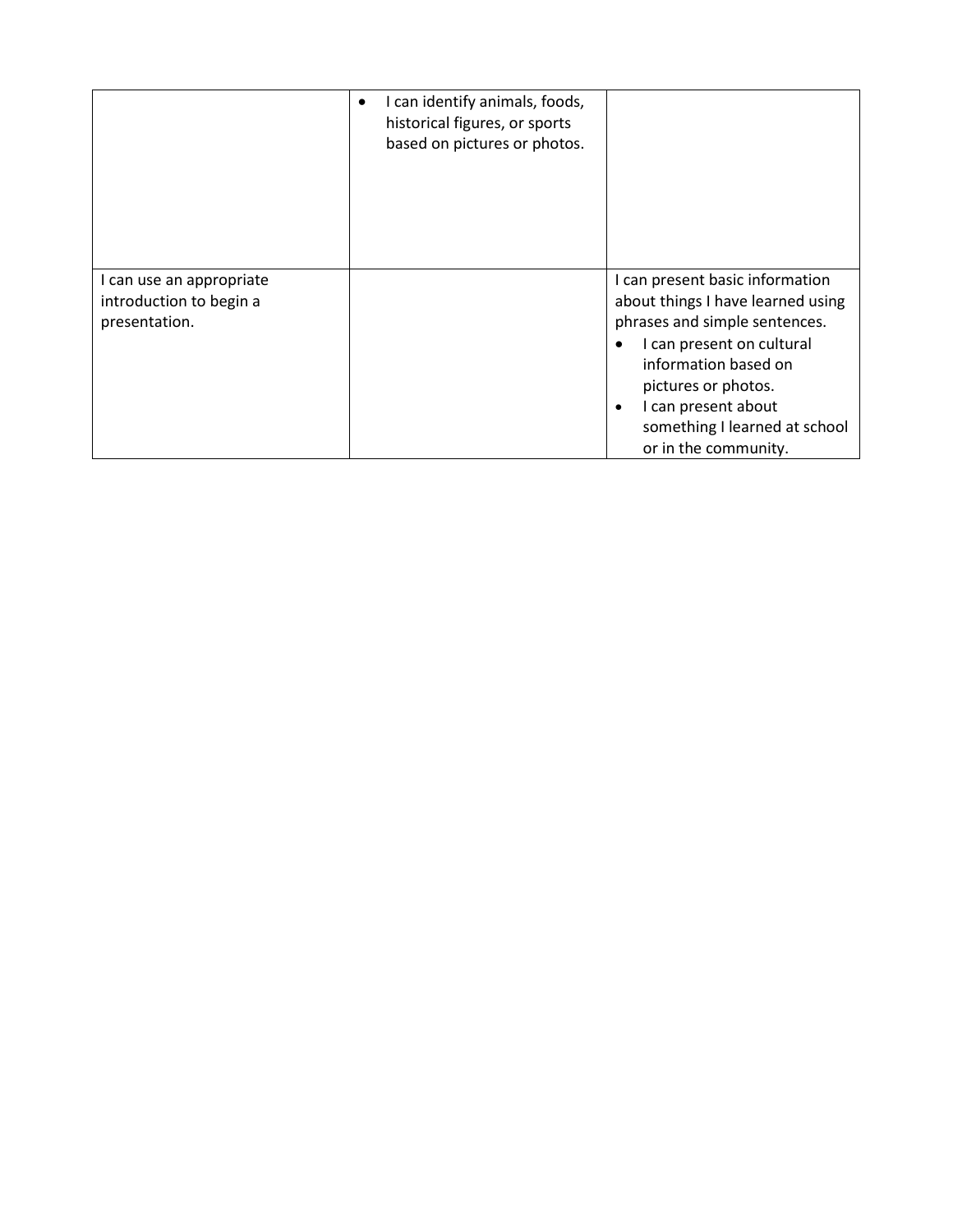| PRESENTATIONAL WRITING                                                                                                                      |                                                                                                                                                                                                                                                                                                                                                                                                                          |                                                                                                                                                                                                                                                                                         |  |
|---------------------------------------------------------------------------------------------------------------------------------------------|--------------------------------------------------------------------------------------------------------------------------------------------------------------------------------------------------------------------------------------------------------------------------------------------------------------------------------------------------------------------------------------------------------------------------|-----------------------------------------------------------------------------------------------------------------------------------------------------------------------------------------------------------------------------------------------------------------------------------------|--|
| <b>Novice Low</b>                                                                                                                           | <b>Novice Mid</b>                                                                                                                                                                                                                                                                                                                                                                                                        | <b>Novice High</b>                                                                                                                                                                                                                                                                      |  |
| I can copy some characters<br>and words.                                                                                                    | I can provide some basic<br>information on familiar topics<br>in lists, phrases, and<br>memorized expressions.                                                                                                                                                                                                                                                                                                           | I can write descriptions and<br>short messages to request or<br>provide information on familiar<br>topics using phrases and simple                                                                                                                                                      |  |
|                                                                                                                                             |                                                                                                                                                                                                                                                                                                                                                                                                                          | sentences.                                                                                                                                                                                                                                                                              |  |
| I can write my name.                                                                                                                        | I can fill out a simple form with<br>some basic personal information.<br>I can fill out a form with my<br>$\bullet$<br>name, address, phone<br>number, birth date, and<br>nationality.<br>I can fill out a form for a<br>$\bullet$<br>library card.<br>I can complete an online<br>$\bullet$<br>order form.<br>I can register for something<br>$\bullet$<br>online.<br>I can fill out a simple<br>$\bullet$<br>schedule. | I can describe aspects of my daily<br>life using phrases and simple<br>sentences.<br>I can write a description of my<br>$\bullet$<br>family and friends.<br>I can describe my school.<br>$\bullet$<br>I can write about myself.<br>$\bullet$<br>I can write about my work.<br>$\bullet$ |  |
| I can label some familiar things.<br>I can label items in a poster<br>$\bullet$<br>or picture.<br>I can label items in a room.<br>$\bullet$ | I can write about myself using<br>learned phrases and memorized<br>expressions.<br>I can list my likes and dislikes.<br>$\bullet$<br>I can list my family members.<br>$\bullet$<br>I can list my free-time<br>$\bullet$<br>activities.                                                                                                                                                                                   | I can write a description of a<br>familiar experience or event using<br>phrases and simple sentences.<br>I can describe what I do during<br>$\bullet$<br>the weekend.<br>I can describe what happens at<br>$\bullet$<br>a sports event.<br>I can describe an experiment.<br>$\bullet$   |  |
| I can copy some characters and<br>words that I see on the wall, in a<br>book, on the board, or on the<br>computer.                          | I can write lists that help me in<br>my day-to-day life.<br>I can write a to-do list.<br>$\bullet$<br>I can write a shopping list.                                                                                                                                                                                                                                                                                       | I can write short notes using<br>phrases and simple sentences.<br>I can write a postcard.<br>I can write a short message.<br>٠<br>I can write a short<br>$\bullet$<br>announcement.<br>I can write a thank-you note.<br>$\bullet$                                                       |  |
|                                                                                                                                             | I can write about something I<br>have learned using lists, phrases,<br>and memorized expressions.<br>I can list the main cities of a<br>$\bullet$<br>specific country.<br>I can write the phrases and<br>$\bullet$<br>memorized expressions<br>connected with holiday<br>wishes and celebrations in a<br>specific country.<br>I can create a list categorizing<br>٠<br>animals that live in the forest,                  | I can request information to obtain<br>things I need or want using<br>phrases and simple sentences.<br>I can write a short electronic<br>$\bullet$<br>message asking for<br>information.<br>I can handwrite a short note<br>$\bullet$<br>asking for information.                        |  |